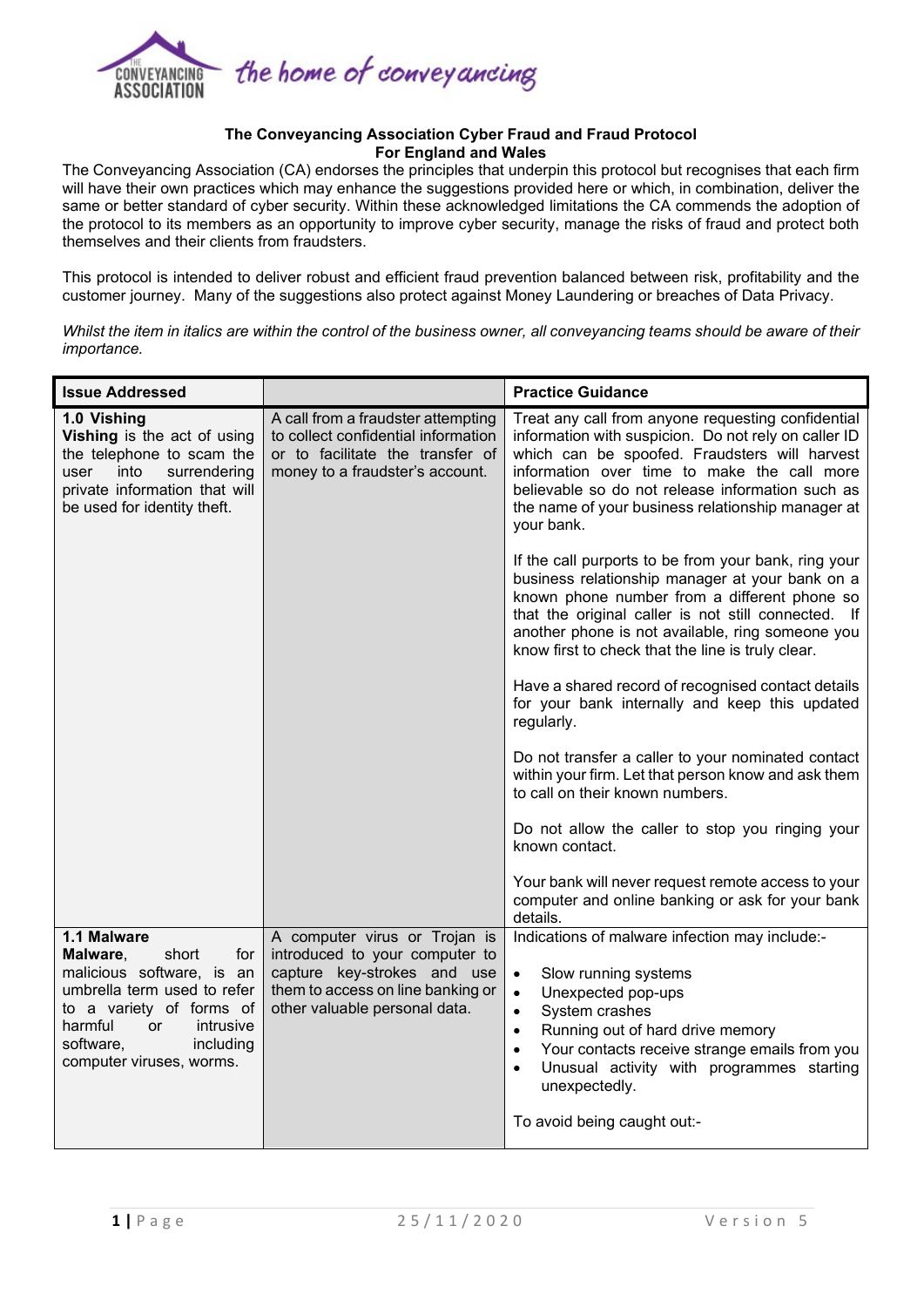

the home of conveyancing

|                                                                                                                                                                                                                                                                                                                                                                                                                                                                                                                                                                      |                                                                                                                                                                                                                                                                  | $\bullet$<br>$\bullet$<br>$\bullet$<br>$\bullet$<br>$\bullet$<br>$\bullet$<br>$\bullet$<br>$\bullet$<br>$\bullet$ | Use up to date antimalware software that<br>scans email outside of your systems so that<br>malware does not reach your internal networks<br>Maintain high quality security scans and<br>update/update regularly<br>Scan all downloads whether from the internet,<br>a USB or any other device<br>Only use approved software/applications<br>which are actively approved before they are<br>deployed on to devices<br>Separate system administrative accounts from<br>user accounts to reduce the chance of<br>privileges being exploited if a user account is<br>hacked<br>Have separate individuals approve and send<br>money transfers<br>Log out of on-line banking when not in use<br>Remove card readers from your system when<br>not in use<br>If possible, dedicate a computer to banking,<br>avoid using it for anything else (eg emails) and<br>with an independent internet access<br>Ensure that your systems are backed up<br>regularly, so should you be subject to an<br>attack; enabling you to revert to the point<br>before the malware infiltrated your system and<br>reducing loss. |
|----------------------------------------------------------------------------------------------------------------------------------------------------------------------------------------------------------------------------------------------------------------------------------------------------------------------------------------------------------------------------------------------------------------------------------------------------------------------------------------------------------------------------------------------------------------------|------------------------------------------------------------------------------------------------------------------------------------------------------------------------------------------------------------------------------------------------------------------|-------------------------------------------------------------------------------------------------------------------|--------------------------------------------------------------------------------------------------------------------------------------------------------------------------------------------------------------------------------------------------------------------------------------------------------------------------------------------------------------------------------------------------------------------------------------------------------------------------------------------------------------------------------------------------------------------------------------------------------------------------------------------------------------------------------------------------------------------------------------------------------------------------------------------------------------------------------------------------------------------------------------------------------------------------------------------------------------------------------------------------------------------------------------------------------------------------------------------------------|
| 1.2 Phishing<br>Phishing is the attempt to<br>obtain sensitive information<br>such<br>as<br>usernames,<br>passwords, and credit card<br>details, often for malicious<br>reasons, by disguising as a<br>trustworthy entity in an<br>electronic communication.<br><b>Whaling - type of fraud that</b><br>high-profile<br>targets<br>end<br>users such as corporate<br>executives,<br>company<br>owners & board members,<br>Politicians and celebrities.<br>Suspicious emails can be<br>forwarded<br>to<br>report@phishing.gov.uk<br>which is a NCSC.GOV.UK<br>service. | Emails pretending to be from a<br>trusted source, encouraging the<br>user to login to a duplicate<br>website, or containing embedded<br>malware,<br>order for<br>in<br>the<br>fraudster<br>the<br>to<br>record<br>keystrokes required to access<br>your account. | $\bullet$<br>$\bullet$<br>$\bullet$<br>$\bullet$<br>$\bullet$<br>$\bullet$<br>$\bullet$                           | Treat any email asking you to login/register<br>with suspicion, especially if misspelt or not<br>addressed personally to you or how you would<br>normally see emails from that company (do<br>they normally just use your first name rather<br>than first name & surname).<br>Always look at the email address, not just the<br>name of the sender.<br>Hover over links from emails to see what the<br>true website address is. Your bank will not<br>send you a link to a login page, only to their<br>home page.<br>Do not use or click on links within emails, use<br>the URL which you have always use, to log in.<br>Avoid recording personal information on social<br>media sites, this includes where you work,<br>when you are away from home, where you eat.<br>Use spam filters to remove dubious emails.<br>Apply two factor authentication on systems or<br>applications where available.                                                                                                                                                                                                  |
| 1.3 Smishing<br>SMS phishing is a form of<br>criminal activity using social<br>engineering techniques.<br>SPAM texts should<br>be<br>forwarded to 7726 (free) to<br>network<br>report to your<br>provider                                                                                                                                                                                                                                                                                                                                                            | SMS text messages pretending<br>to be from a trusted source<br>requesting account details or<br>giving instructions                                                                                                                                              | $\bullet$<br>$\bullet$                                                                                            | Remember: Your bank will never ask for<br>account details by text, email or phone.<br>If from a client, check whether the mobile<br>number matches the one you have for them on<br>file. If in doubt, phone them from a trusted<br>number.                                                                                                                                                                                                                                                                                                                                                                                                                                                                                                                                                                                                                                                                                                                                                                                                                                                             |
| 1.4 Spear Phishing<br>Phishing the attempt to<br>obtain sensitive information<br>such<br>as<br>usernames,                                                                                                                                                                                                                                                                                                                                                                                                                                                            | potential<br>Targeting<br>high<br>net<br>worth individuals, intercepting<br>emails to misdirect funds whilst                                                                                                                                                     | $\bullet$                                                                                                         | Ensure that payments cannot be authorised<br>without the proper payment requisition process<br>being followed.                                                                                                                                                                                                                                                                                                                                                                                                                                                                                                                                                                                                                                                                                                                                                                                                                                                                                                                                                                                         |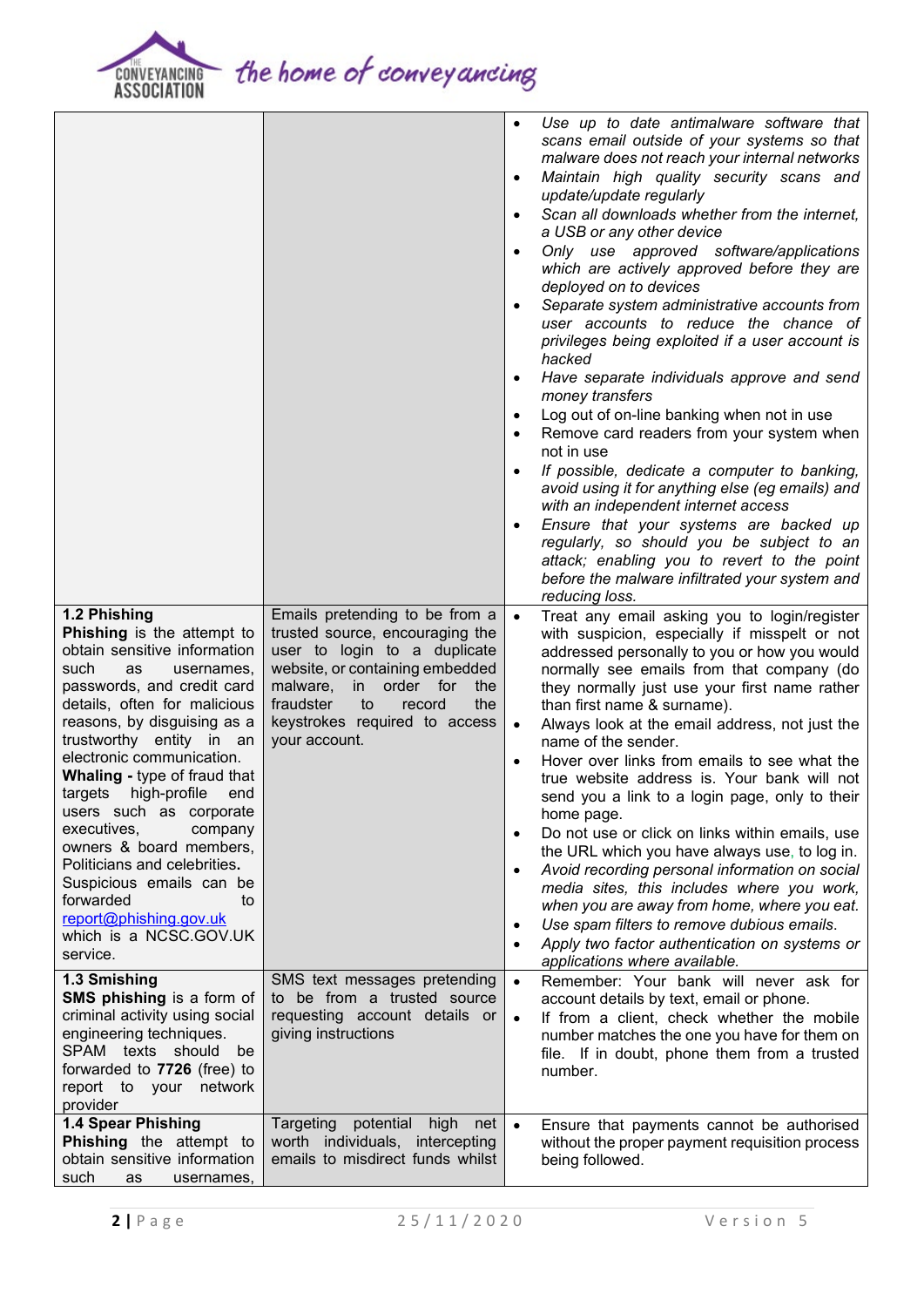

| passwords, and credit card<br>for<br>malicious<br>details,<br>reasons, by disguising as a<br>trustworthy entity in an<br>electronic communication.<br>Spear phishing tends to be<br>more targeted than phishing | they are known to be away from<br>the office.                  | Avoid posting on social media anything which<br>$\bullet$<br>would indicate that you are away from the<br>office, especially if your social media account<br>has been linked to your job/ role.                                                                                                                                                                                                                                                                                                                                                                                                                                                                                        |
|-----------------------------------------------------------------------------------------------------------------------------------------------------------------------------------------------------------------|----------------------------------------------------------------|----------------------------------------------------------------------------------------------------------------------------------------------------------------------------------------------------------------------------------------------------------------------------------------------------------------------------------------------------------------------------------------------------------------------------------------------------------------------------------------------------------------------------------------------------------------------------------------------------------------------------------------------------------------------------------------|
| 1.5 Outbound Cheque<br><b>Fraud</b><br>https://www.financialfrauda<br>ction.org.uk/consumer/advi<br>ce/cheque-fraud/                                                                                            | Law Firm cheques are stolen,<br>altered or counterfeited       | Cross through spaces on cheques issued, after<br>$\bullet$<br>the payee name and amount.<br>If using a pen, use black or blue ink and press<br>$\bullet$<br>harder than normal to make it difficult to alter.<br>If printing cheques, use a laser printer.<br>Use full names for the payee, rather than<br>$\bullet$<br>acronyms.<br>If a new cheque book does not arrive when<br>$\bullet$<br>ordered, report it immediately.<br>Keep cheque books locked away and do not<br>$\bullet$<br>sign cheques until you need them.                                                                                                                                                           |
| Inbound<br>1.6<br><b>Cheque</b><br><b>Fraud</b><br>https://www.financialfrauda<br>ction.org.uk/consumer/advi<br>ce/cheque-fraud/                                                                                | Cheques are used to obtain<br>funds or launder money           | Be suspicious of any cheque paid directly into<br>$\bullet$<br>your bank account without your knowledge.<br>Do not release funds before a cheque has<br>$\bullet$<br>been paid, as well as cleared, even if paid in<br>'by accident'. A 'cleared' cheque can still be<br>unpaid. UK cheque clearing can take 6 days.<br>There is no overseas cheque clearing system,<br>foreign currency cheques are not payable into<br>UK banks.<br>Do not accept a cheque for a higher amount<br>$\bullet$<br>that you were expecting.                                                                                                                                                              |
| 1.7 Card Payment Fraud<br>Credit card fraud is a term<br>theft<br>fraud<br>and<br>for<br>committed<br>using<br>or<br>involving payment cards as<br>a fraudulent source of funds<br>in a transaction.            | Cards are intercepted or applied<br>for using stolen documents | Pay attention to card expiry dates and if your<br>$\bullet$<br>new card has not arrived report this to your<br>bank immediately.<br>Cards can be collected from your local branch<br>$\bullet$<br>rather than posted.<br>If you move premises, then advise your card<br>$\bullet$<br>issuer immediately.<br>Shred all<br>documents and cards<br>before<br>disposal.<br>Keep cards locked away.<br>$\bullet$                                                                                                                                                                                                                                                                            |
| 2.0                                                                                                                                                                                                             | Fraudsters posing as a client to<br>defraud you                | Complete due diligence to identify all clients.<br>$\bullet$<br>Check all signatures on ID documents against<br>$\bullet$<br>those on documents signed by your client.<br>Consider whether the circumstances of the<br>$\bullet$<br>client or the transaction raises suspicion.                                                                                                                                                                                                                                                                                                                                                                                                        |
| 2.1 Client Identity<br>https://www.gov.uk/govern<br>ment/publications/proof-of-<br>identity-checklist/proof-of-<br>identity-checklist                                                                           | Fraudster poses as a client to<br>defraud a third party        | Complete due diligence. If you are not meeting<br>$\bullet$<br>the client, then consider asking for a selfie of<br>them holding their ID document with the photo<br>Asking an estate agent or<br>page open.<br>mortgage broker to do this can add an extra<br>barrier to fraudsters.<br>If meeting the client, consider taking a picture<br>$\bullet$<br>of them holding their ID in your office to<br>evidence that you are acting for the person<br>identified.<br>Using electronic ID searches will identify if the<br>$\bullet$<br>ID document has been stolen and whether the<br>official number on the ID is in the correct<br>format. It will also identify the requirement for |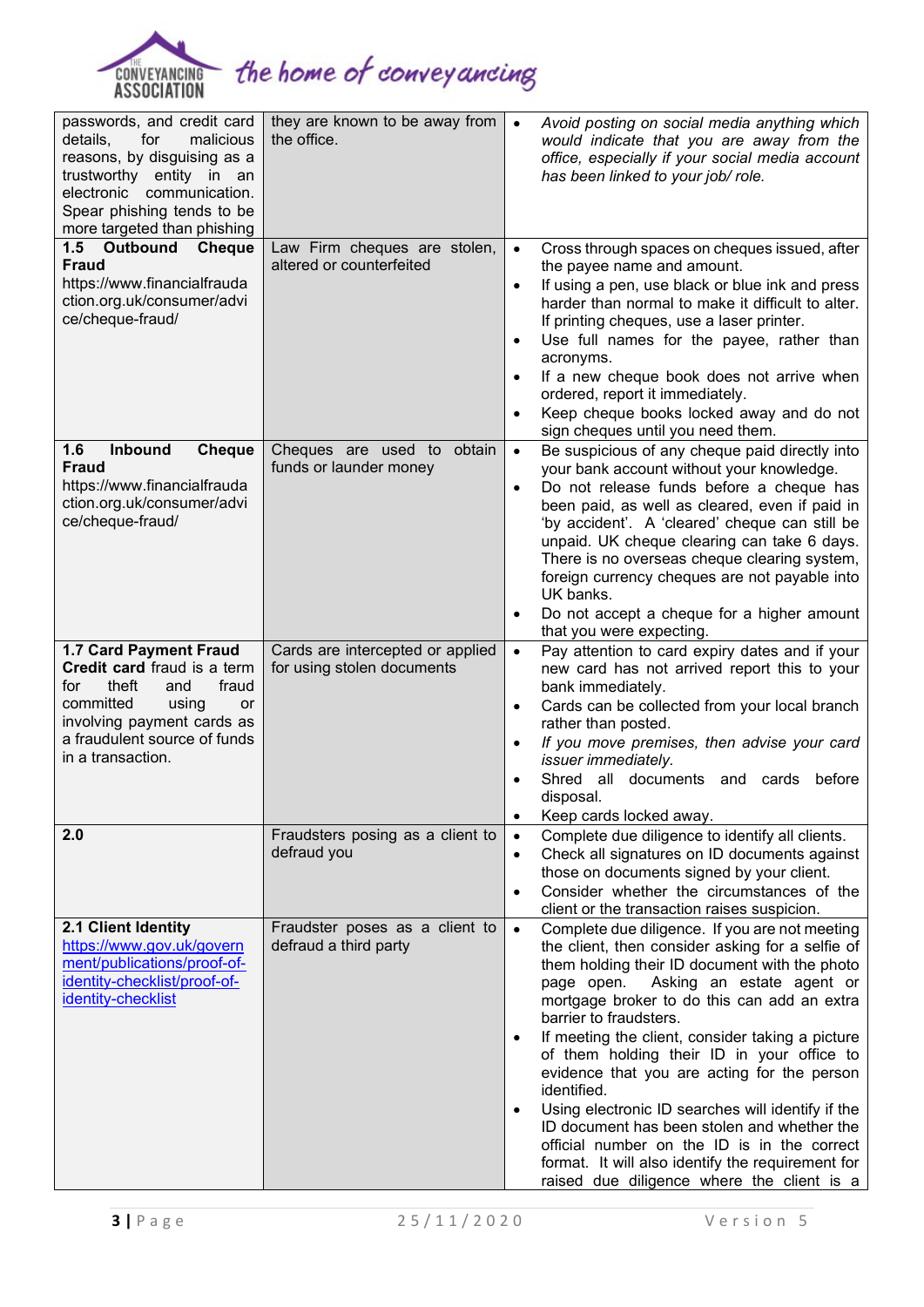

the home of conveyancing

|                                        |                                                                       |  |           | politically exposed person, or on the sanctions                                                 |
|----------------------------------------|-----------------------------------------------------------------------|--|-----------|-------------------------------------------------------------------------------------------------|
|                                        |                                                                       |  | $\bullet$ | list.<br>Do not be afraid to ask questions or for more                                          |
|                                        |                                                                       |  |           | evidence if there is any doubt.                                                                 |
| 3. Change of Bank Details              | Fraudster intercepts email to                                         |  | $\bullet$ | Where possible use a secure portal for all                                                      |
| https://actionfraud.police.uk          | change bank details                                                   |  |           | communication - most case management                                                            |
| /fraud-az-bank-account-                |                                                                       |  |           | systems will have or support a secure portal.                                                   |
| fraud                                  |                                                                       |  | $\bullet$ | Bear in mind that encrypted email will not                                                      |
|                                        |                                                                       |  |           | protect against a recipient's email account                                                     |
|                                        |                                                                       |  |           | being hacked which means that they could<br>receive email from a fraudster.                     |
|                                        |                                                                       |  | $\bullet$ | Avoid sending or receiving bank details by                                                      |
|                                        |                                                                       |  |           | email. Where possible, collect a client's bank                                                  |
|                                        |                                                                       |  |           | details on your initial instructions form whether                                               |
|                                        |                                                                       |  |           | or not you expect to be making a payment to                                                     |
|                                        |                                                                       |  |           | them. These details can also be used to return                                                  |
|                                        |                                                                       |  |           | any leftover funds to enable the client account                                                 |
|                                        |                                                                       |  |           | to be closed rather than having to rely on a<br>client to cash a cheque.                        |
|                                        |                                                                       |  | $\bullet$ | Request a bank statement for the account to                                                     |
|                                        |                                                                       |  |           | which they wish the payment sent so that you                                                    |
|                                        |                                                                       |  |           | can ensure it is their own genuine account.                                                     |
|                                        |                                                                       |  | $\bullet$ | Where possible, provide the client with your                                                    |
|                                        |                                                                       |  |           | bank details by post at the beginning of the                                                    |
|                                        |                                                                       |  |           | transaction, advising them that these details                                                   |
|                                        |                                                                       |  |           | will not change and they should ring the<br>number on the letter to confirm any email           |
|                                        |                                                                       |  |           | purporting to be from your firm changing bank                                                   |
|                                        |                                                                       |  |           | details.                                                                                        |
|                                        |                                                                       |  | $\bullet$ | Where there is a genuine change in bank                                                         |
|                                        |                                                                       |  |           | details keep the existing bank account open                                                     |
|                                        |                                                                       |  |           | until all transactions have been completed for<br>clients notified of the original bank details |
|                                        |                                                                       |  |           | rather than providing them with up to date                                                      |
|                                        |                                                                       |  |           | details, so that you can tell clients when they                                                 |
|                                        |                                                                       |  |           | instruct you that your bank details will not                                                    |
|                                        |                                                                       |  |           | change during their transaction and they                                                        |
|                                        |                                                                       |  |           | should ignore any communication implying that                                                   |
|                                        |                                                                       |  | $\bullet$ | they have changed.<br>Collect a password, random memorable                                      |
|                                        |                                                                       |  |           | question and other identifying information from                                                 |
|                                        |                                                                       |  |           | the client on instruction, such as their                                                        |
|                                        |                                                                       |  |           | employment details, and store in your case                                                      |
|                                        |                                                                       |  |           | management system so that you can verify that                                                   |
|                                        |                                                                       |  |           | a call or email was initiated by the genuine<br>client.                                         |
|                                        |                                                                       |  | $\bullet$ | Require any party calling for an update to                                                      |
|                                        |                                                                       |  |           | identify themselves so that you do not                                                          |
|                                        |                                                                       |  |           | inadvertently tip a fraudster off as to when you                                                |
|                                        |                                                                       |  |           | will be requesting funds from your client or                                                    |
|                                        |                                                                       |  |           | provide them with information which they could<br>use to manipulate a client or someone else in |
|                                        |                                                                       |  |           | your firm.                                                                                      |
|                                        |                                                                       |  | $\bullet$ | Consider<br>using LawyerChecker,<br>Lender                                                      |
|                                        |                                                                       |  |           | Exchange or similar to verify account details.                                                  |
|                                        |                                                                       |  |           | http://www.lawyerchecker.co.uk                                                                  |
| <b>Funds</b><br><b>Recipient</b><br>4. | A funds recipient is created or                                       |  | $\bullet$ | Request Law Firm bank details with the                                                          |
| <b>Identity</b>                        | cloned to defraud. This could be<br>a client, Law Firm, estate agent, |  |           | contract pack so that they can be checked with                                                  |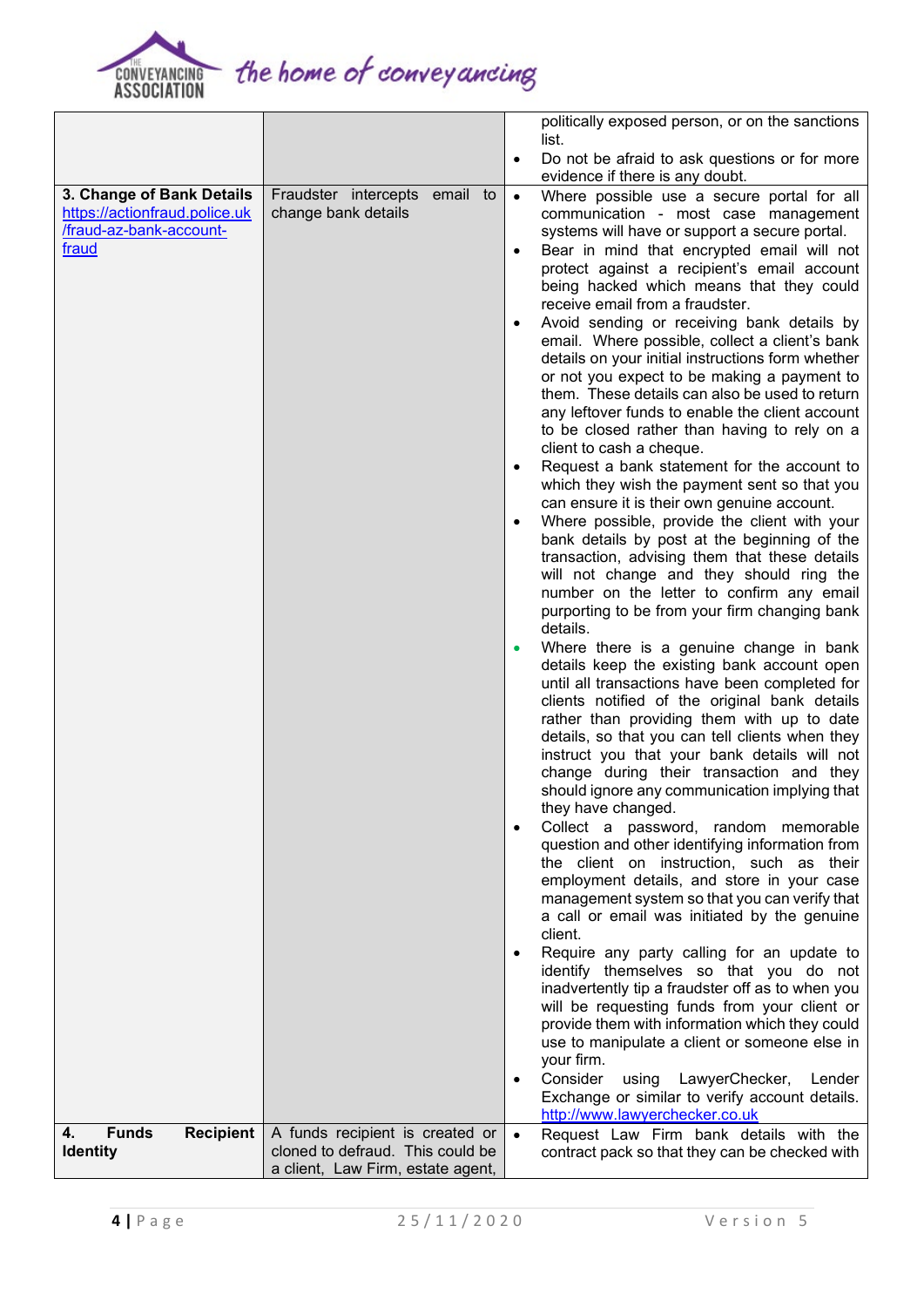

the home of conveyancing

|                          | lender on redemption or anyone<br>likely to receive monies from you                                                                 | $\bullet$<br>$\bullet$<br>$\bullet$<br>$\bullet$ | account validation providers early in the<br>transaction.<br>Check a Lender's redemption account details<br>on the final redemption statement against<br>those on the initial redemption statement.<br>Once successfully checked, hard code the<br>bank details in your case management system<br>so that payments cannot go to any other bank<br>account without first being verified.<br>If a request to send funds to a new bank<br>account arrives, ring the branch and speak to<br>a Director or Partner to verify that they have<br>changed their bank account.<br>Regularly review the SRA scam alerts page<br>and subscribe to the RSS lead to view alerts<br>as they are created.<br>www.sra.org.uk/consumers/scam-alerts/scam-<br>alerts.page |
|--------------------------|-------------------------------------------------------------------------------------------------------------------------------------|--------------------------------------------------|---------------------------------------------------------------------------------------------------------------------------------------------------------------------------------------------------------------------------------------------------------------------------------------------------------------------------------------------------------------------------------------------------------------------------------------------------------------------------------------------------------------------------------------------------------------------------------------------------------------------------------------------------------------------------------------------------------------------------------------------------------|
| 5. Caller Identity       | Fraudsters ring to find out details<br>about the transaction and to<br>identify when payments may be<br>sent                        | $\bullet$<br>٠                                   | All callers should be required to identify<br>themselves and their relationship to the<br>transaction. Ask them for information known<br>only to someone genuinely related to the<br>transaction.                                                                                                                                                                                                                                                                                                                                                                                                                                                                                                                                                       |
| <b>6. Cyber Security</b> | Prevent against a threat from a<br>fraudster to your network                                                                        | $\bullet$<br>$\bullet$                           | Check that your internal systems are robust,<br>especially if any are internet facing using the<br>self-assessment<br>government's<br>Cyber<br>Essentials Checklist. Click here to access the<br>checklist. Cyber Essentials will help get a good<br>baseline for your security system.<br>Audit and test your systems regularly following<br>NCSC guidance.                                                                                                                                                                                                                                                                                                                                                                                            |
| 7. Cyber Security        | Prevent against loss of data or<br>infiltration of your network                                                                     | $\bullet$<br>$\bullet$                           | Implement a "bring your own device" policy so<br>that any employees devices which connect to<br>your system whilst they are at work or if you are<br>allowing<br>homeworking<br>adequately<br>are<br>protected or excluded from your networks,<br>following NCSC guidance.<br>Conduct penetration testing of your systems<br>regularly to ensure that personal data of both<br>clients and employees is protected.<br>Upgrade your fire wall and virus protection,<br>installing updates as soon as they are<br>released, known as patching. See Cyber<br>Essential & NCSC guidance.                                                                                                                                                                    |
| 8. Cyber Insurance       | professional<br>indemnity<br>Many<br>policies do not cover for cyber-<br>attacks or loss of a Law Firm's<br>own money through fraud | $\bullet$<br>$\bullet$<br>$\bullet$              | Check whether your existing insurance covers<br>for loss of the Law Firm's money and loss<br>occurring as a result of a cyber-attack.<br>Consider taking out bespoke Cyber Insurance<br>Policy if you are not covered through existing<br>insurance.<br>Ensure your insurance cover meets your<br>needs, are you still insured if your patching is<br>not up to date?                                                                                                                                                                                                                                                                                                                                                                                   |
| 9. Prevention            | Most Law Firm owners are aware<br>of the risks but many employees<br>are not                                                        | $\bullet$                                        | Train all staff on the content of this protocol and<br>the risks of cyber-crime. Try this free on-line<br>course<br>https://www.futurelearn.com/courses/introducti<br>on-to-cyber-security                                                                                                                                                                                                                                                                                                                                                                                                                                                                                                                                                              |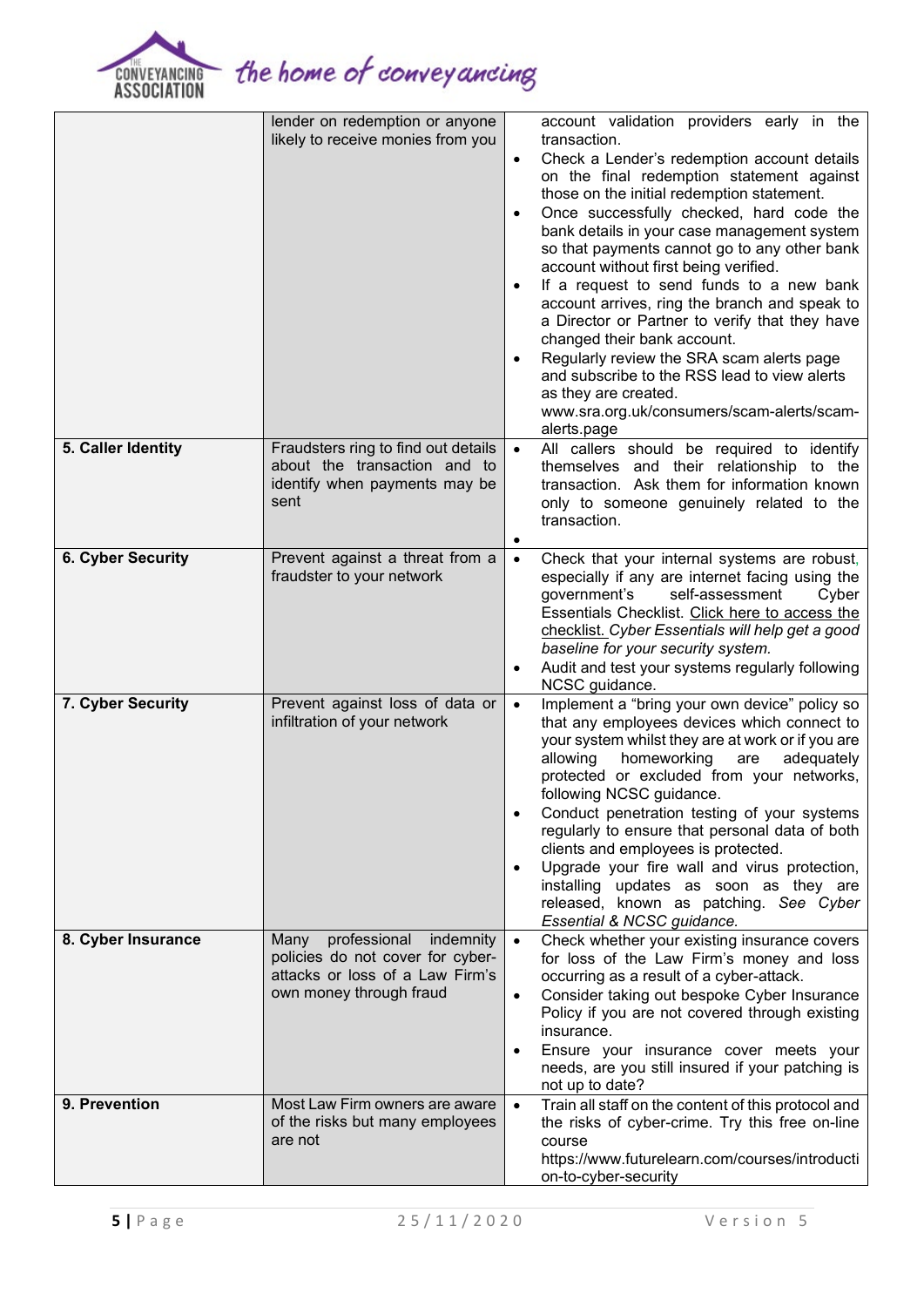

the home of conveyancing

|                        |                              | $\bullet$ | Periodically test whether staff are complying<br>with your policies e.g. mystery shop them to<br>check whether they identify callers before |
|------------------------|------------------------------|-----------|---------------------------------------------------------------------------------------------------------------------------------------------|
|                        |                              |           | giving out information.                                                                                                                     |
|                        |                              | $\bullet$ | Where possible record calls and random<br>sample them to ensure process is being                                                            |
|                        |                              |           | adhered to.                                                                                                                                 |
|                        |                              | $\bullet$ | Make sure that employees being contacted by                                                                                                 |
|                        |                              |           | banks etc. understand who the correct<br>contacts are and do not give out information if<br>prompted.                                       |
|                        |                              | $\bullet$ | Make staff aware that Vishing, Malware and                                                                                                  |
|                        |                              |           | Phishing are an ongoing process. Fraudsters<br>will ring or email to obtain information to enable                                           |
|                        |                              |           | them to ring back pretending to be someone                                                                                                  |
|                        |                              |           | else. Having harvested sufficient information                                                                                               |
|                        |                              |           | they socially engineer the firm into installing                                                                                             |
|                        |                              |           | Malware so they can see the progress in the                                                                                                 |
|                        |                              |           | transaction and the moment to Phish; sending                                                                                                |
|                        |                              |           | instructions to redirect monies to their own                                                                                                |
|                        |                              |           | account.                                                                                                                                    |
|                        |                              |           | It is therefore vital that staff do not give out<br>information, without identifying that a caller is                                       |
|                        |                              |           | genuine.                                                                                                                                    |
|                        |                              | $\bullet$ | Check anyone with access to the office. Files                                                                                               |
|                        |                              |           | should be locked away and any rubbish                                                                                                       |
|                        |                              |           | indicating progress or bank details shredded.                                                                                               |
|                        |                              |           | Protect scanners, copiers and printers with a                                                                                               |
|                        |                              |           | PIN, they have hard drives in them which can                                                                                                |
|                        |                              | $\bullet$ | be programmed to record information.<br>Where possible, provide staff with access to a                                                      |
|                        |                              |           | Virtual Private Network if they are going to be                                                                                             |
|                        |                              |           | working from home or on the go. Do not                                                                                                      |
|                        |                              |           | promote the use of public wi-fi from internet                                                                                               |
|                        |                              |           | café's, hotels etc, it is generally unsecure.                                                                                               |
|                        |                              |           | Consider using wi-fi dongles, so public wi-fi<br>does not have to be used.                                                                  |
|                        |                              | $\bullet$ | Have a documented recovery plan in hard copy                                                                                                |
|                        |                              |           | in case of a malware attack. Include contact<br>numbers and actions in the event of an attack.                                              |
|                        |                              | $\bullet$ | Buy all versions of your website address to                                                                                                 |
|                        |                              |           | avoid fraudsters setting up a plausible cloned                                                                                              |
|                        |                              |           | website to pose as your business.                                                                                                           |
|                        |                              | $\bullet$ | Include in your terms of business the client's                                                                                              |
|                        |                              |           | informed authority for you to report a fraud to<br>Action Fraud.                                                                            |
| 10. Actions when funds | Legal requirements and those | $\bullet$ | You and your client should immediately                                                                                                      |
| have been fraudulently | which might reduce loss if   |           | contact the recipient bank and ask them to                                                                                                  |
| redirected             | completed quickly            |           | freeze the account to prevent the money                                                                                                     |
|                        |                              |           | moving any further. The bank will move it to                                                                                                |
|                        |                              |           | their fraud ledger, pending investigation.                                                                                                  |
|                        |                              | $\bullet$ | The client should contact their bank and ask                                                                                                |
|                        |                              |           | them to contact the receiving bank and                                                                                                      |
|                        |                              | $\bullet$ | request the return of the monies.<br>You must complete an Action Fraud report                                                               |
|                        |                              |           | online at www.actionfraud.police.uk and call                                                                                                |
|                        |                              |           | the National Fraud and Cyber Crime                                                                                                          |
|                        |                              |           | Reporting Centre on 0300 123 2040.                                                                                                          |